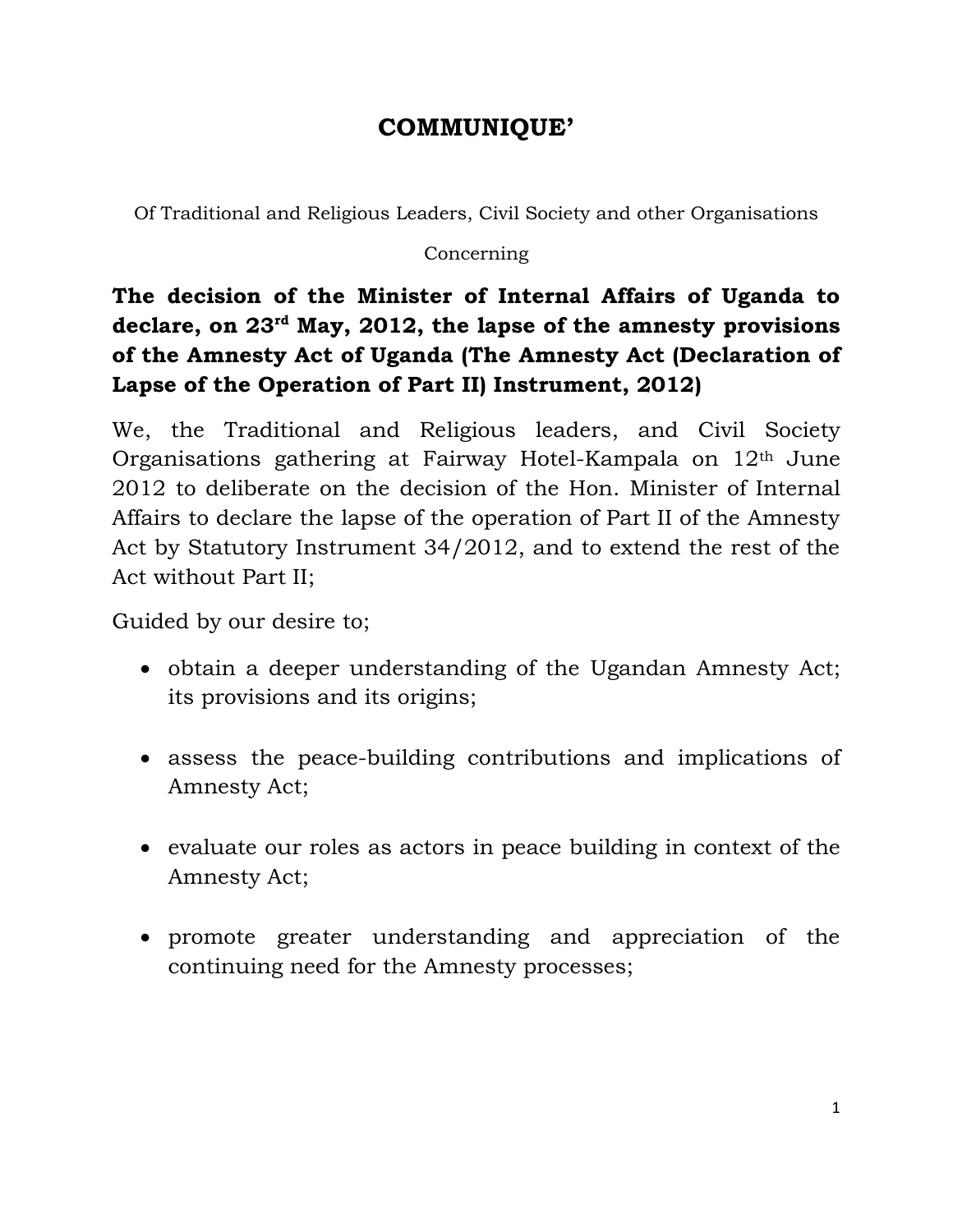• adopt strategies for promoting the continuing role of the Amnesty within the overall transitional justice policies and practice in Uganda;

Have agreed as follows;

- That there is an urgent need to reinstate Part II of the Amnesty Act, and to adopt additional procedures to promote greater accountability and reconciliation in accordance with the provisions of the Act.
- That the decision to remove Part II of the Amnesty law failed to take into account several relevant factors including Uganda's moral obligation towards the many innocent children who were enlisted into the Lord's Resistance Army (LRA), in particular, against their will, through abduction.
- That the LRA conflict remains unresolved, and has now extended into other countries, including the Democratic Republic of Congo (DRC), the Central African Republic (CAR) and South Sudan, bringing heinous suffering to the communities in those countries.
- That the Amnesty Act therefore continues to be relevant in order to encourage Ugandan combatants to lay down their arms and to facilitate their safe return and reintegration in Uganda, thereby enhancing the prospects of peace for those communities outside Uganda.
- That in line with the Juba Peace Agreements on reconciliation and accountability (Agenda Item III), as well as the Constitution of the Republic of Uganda, the Government of Uganda is obligated to maintain and put in place the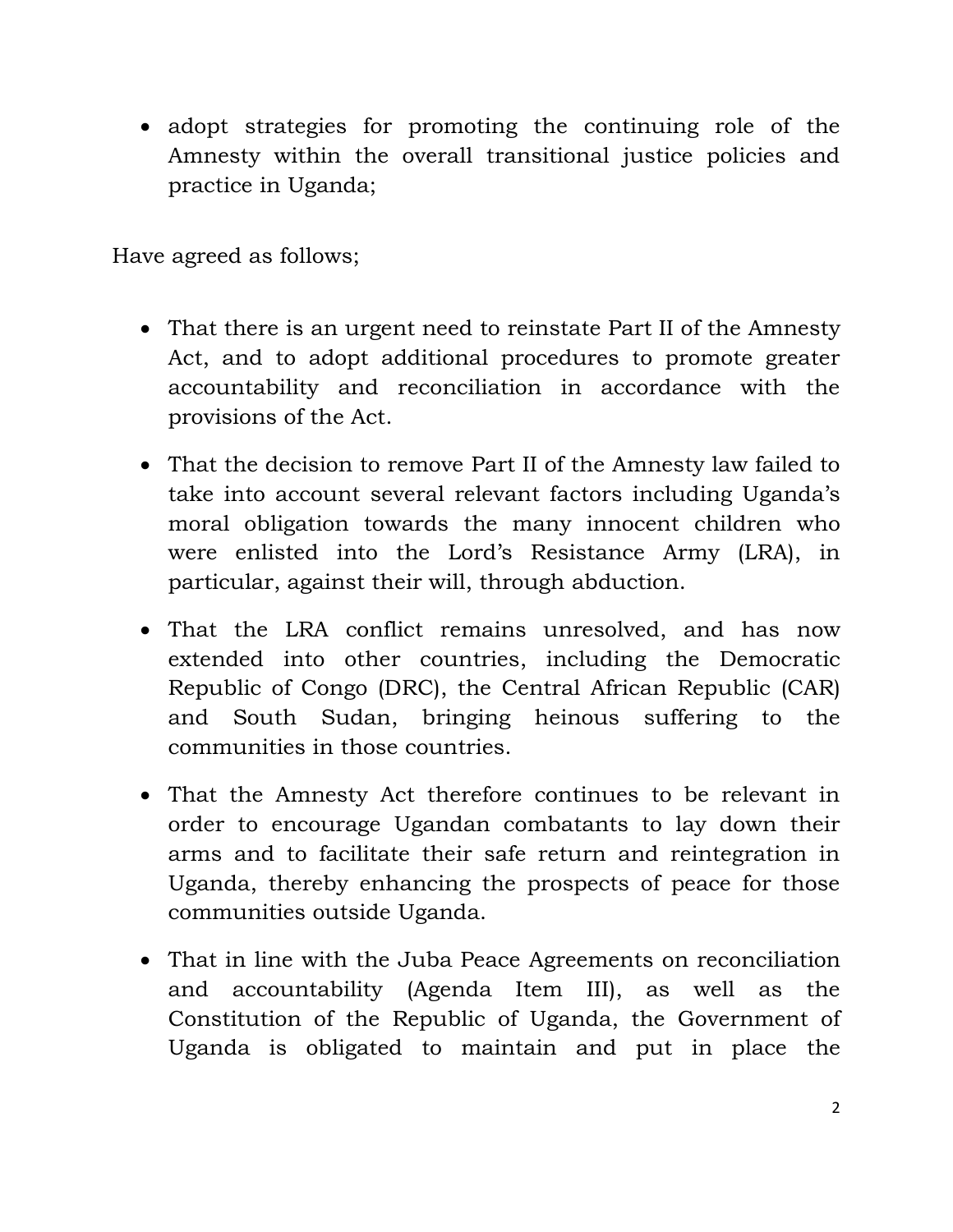necessary legislation to promote reconciliation within Uganda. The Amnesty Act serves the needs of reconciliation.

- To call for broader consultation on transitional justice.
- To engage Government, Parliament and all Stakeholders in dialogue in order to improve the implementation of the entire Amnesty Act and thereby fulfil the goals of attaining peace with genuine reconciliation.

The following participated in the Fairway meeting, or subsequently endorsed the above Communiqué:

- a) Ker Kwaro Acholi (KKA)
- b) Acholi Religious Leader's Peace Initiative (ARLPI)
- c) Amnesty Commission (AC)
- d) Gulu District Reconciliation & Peace Team (DRPT)
- e) Invisible Children
- f) Justice and Peace Commission Gulu (JPC)
- g) Gulu District NGO Forum
- h) Human Rights Focus
- i) Justice and Reconciliation Project (JRP)
- j) Enough Project
- k) Conciliation Resources
- l) Concerned Parents Association (CPA)
- m)Uganda Historical Memory and Reconciliation Council
- n) Refugee Law Project
- o) Lugbara Kari
- p) Iteso Cultural Union
- q) Lango Cultural Union
- r) JUPEDEC (Jeunesse Uni pour la Protection de l'Environment et le developpement Communautaire) – Central Africa Republic
- s) Toto Chan South Sudan